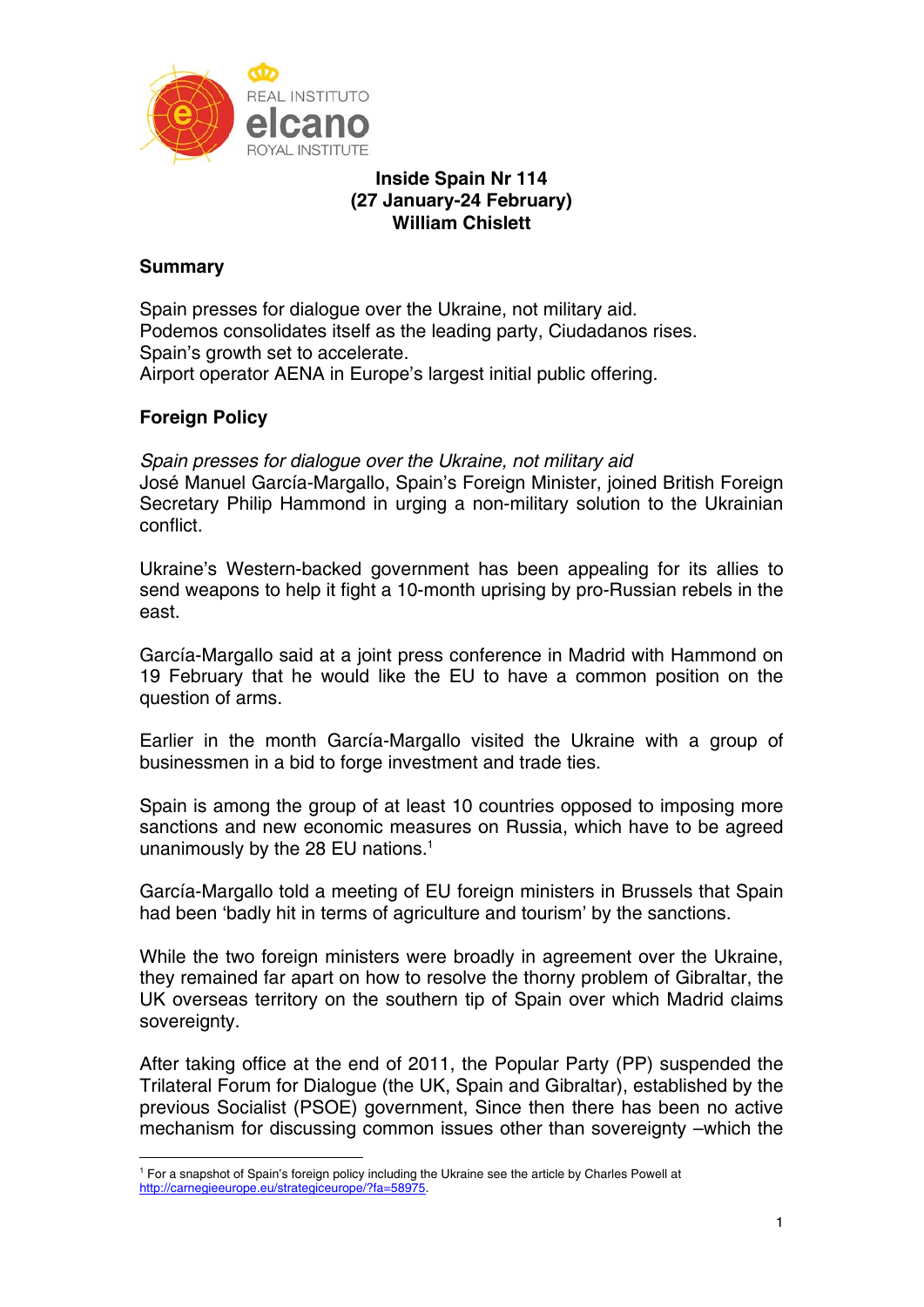

UK and Gibraltar are adamant is not on the table– and little more than megaphone diplomacy.

Spain has turned up the heat on Gibraltar. The stringent border controls introduced in July 2013 after Gibraltar enraged Spain by tossing 70 concrete blocks into contested waters off its coast, in order to encourage sea-life to flourish, continue to cause lengthy queues of cars and pedestrians.

As well as the border controls –which are ostensibly a crackdown on tobacco smuggling, as prices are much lower in Gibraltar– the Spanish government is blocking the inclusion of the Rock's airport in the Single European Sky initiative.

Hammond said he would consider the Spanish proposal for ad hoc talks between the three sides in a wider Forum (ie, including local interests) than the trilateral one, although it remained committed to the Forum.

He made it clear that on matters where the competence has been devolved to the government of Gibraltar under the 2006 Constitution, London would always consult.

Madrid hankers after bilateral negotiations that would exclude Gibraltar.

Both Spain and Gibraltar have elections this year, which make it unlikely that much, if any, progress will be made as neither side wants to be seen to be climbing down.

In a separate development, the Spanish government announced the closing of the Cervantes Institute in Gibraltar, opened in 2006 as part of an agreement by the Forum. García-Margallo said it made no sense to promote Spanish language and culture in an area considered 'Spanish territory'. 'In Gibraltar, everyone speaks Spanish apart from the apes', he said.

## **Domestic Scene**

## *Podemos consolidates itself as the leading party, Ciudadanos rises*

The radical anti-establishment party Podemos ('We Can'), formed a year ago, would again be the most voted party if elections were held today, while support for another outsider, Ciudadanos (Citizens' Party), has surged according to the latest opinion poll by Metroscopia (see Figure 1).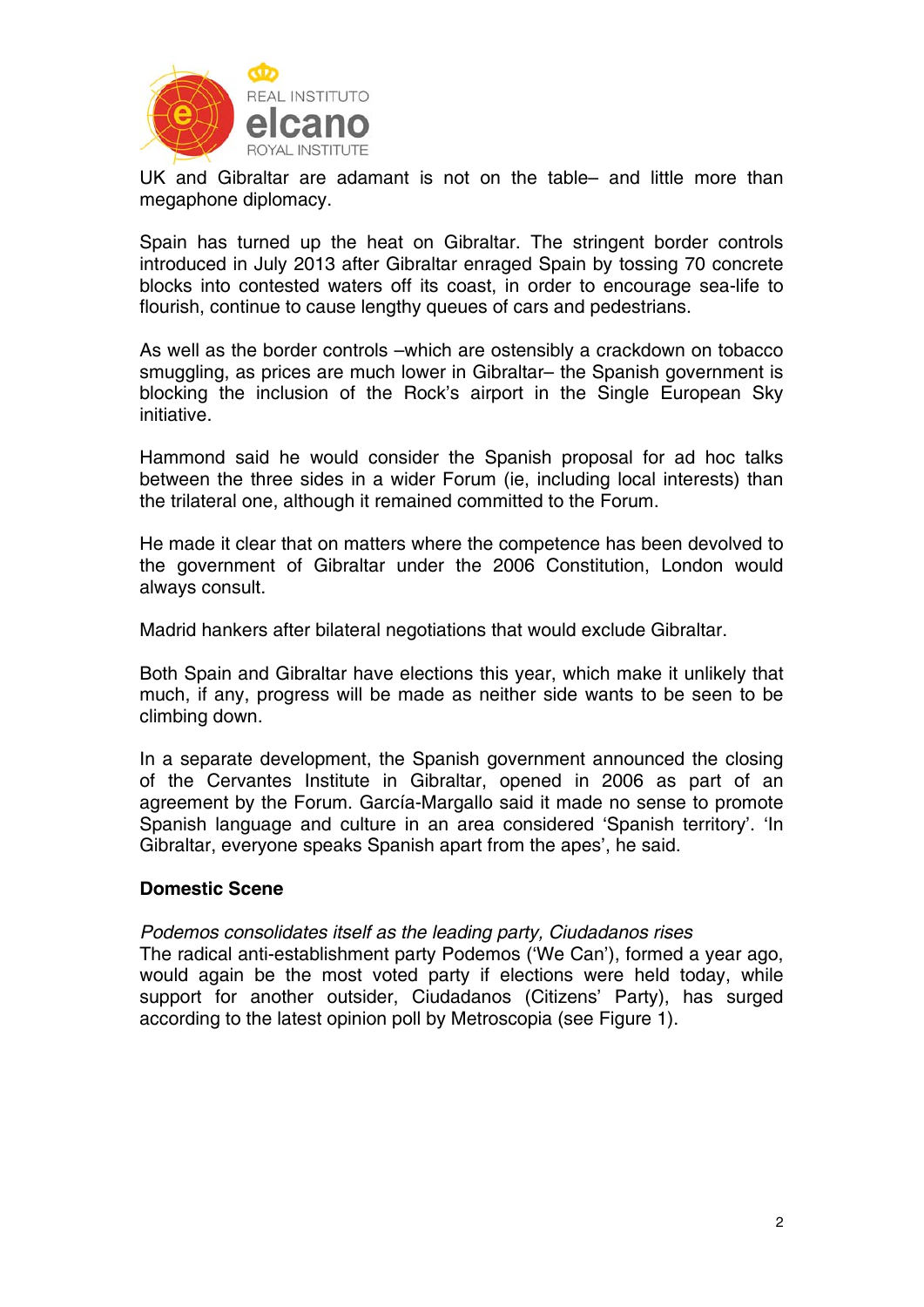

#### **Figure 1. Voting intentions (% of valid votes)**

|            | 2011 general<br>election | August<br>2014 | <b>October</b><br>2014 | <b>November</b><br>2014 | January<br>2015 | February<br>2015 |
|------------|--------------------------|----------------|------------------------|-------------------------|-----------------|------------------|
| Podemos    |                          | 10.7           | 13.8                   | 27.7                    | 28.2            | 27.7             |
| Socialists | 28.7                     | 31.7           | 30.9                   | 26.2                    | 23.5            | 18.3             |
| PP.        | 44.6                     | 32.3           | 30.2                   | 20.7                    | 19.2            | 20.9             |
| Ciudadanos |                          |                |                        |                         | 8.1             | 12.2             |
| IUVICV(1)  | 6.9                      | 4.9            | 5.2                    | 3.8                     | 5.3             | 6.5              |

(1) United Left and Greens.

Source: Metroscopia.

Podemos (27.7% of the vote) and Ciudadanos (12.2%) between them would capture more than the combined votes of the ruling PP (20.9%) and the Socialists (18.3%), breaking the mould of Spanish politics over the last 40 years (see Figures 2 and 3).

#### **Figure 2. What motivates you to vote for Podemos or Ciudadanos (%) (1)**

|                                                      | Podemos (%) | Ciudadanos (%) |
|------------------------------------------------------|-------------|----------------|
| Disappointed and disenchanted with the other parties | 45          | 34             |
| The party is closer to what I feel and believe now   | 36          | 49             |
| Both the above                                       | 18          | 16             |

(1) Question formulated to those declaring they will vote for Podemos or Ciudadanos or who manifest their sympathy for these parties.

Source: Metroscopia.

#### **Figure 3. If you vote for Podemos or Ciudadanos it will be… (%) (1)**

|                                                      | <b>Podemos</b> |    | <b>Ciudadanos</b> |    |
|------------------------------------------------------|----------------|----|-------------------|----|
|                                                      | Yes            | No | Yes               | No |
| To renovate the political system                     | 96             | 3  | 93                | 5  |
| Because of the corruption that currently exists      | 94             | 7  | 86                | 14 |
| To end the two-party system of the PP and Socialists | 92             | 8  | 92                | 8  |

(1) Question formulated to those declaring they will vote for Podemos or Ciudadanos or who manifest their sympathy for these parties.

Source: Metroscopia.

The Metroscopia survey was conducted after Podemos' massive rally in the centre of Madrid that attracted more than 150,000 people from a wide social spectrum. Podemos, however, slipped a little (from 28.2% to 27.7%) due, according to José Juan Toharia, the chairman of Metroscopia, to its aggressive language, lack of specific policies and its disqualification of Spain's transition to democracy between 1975 and 1978 after the death of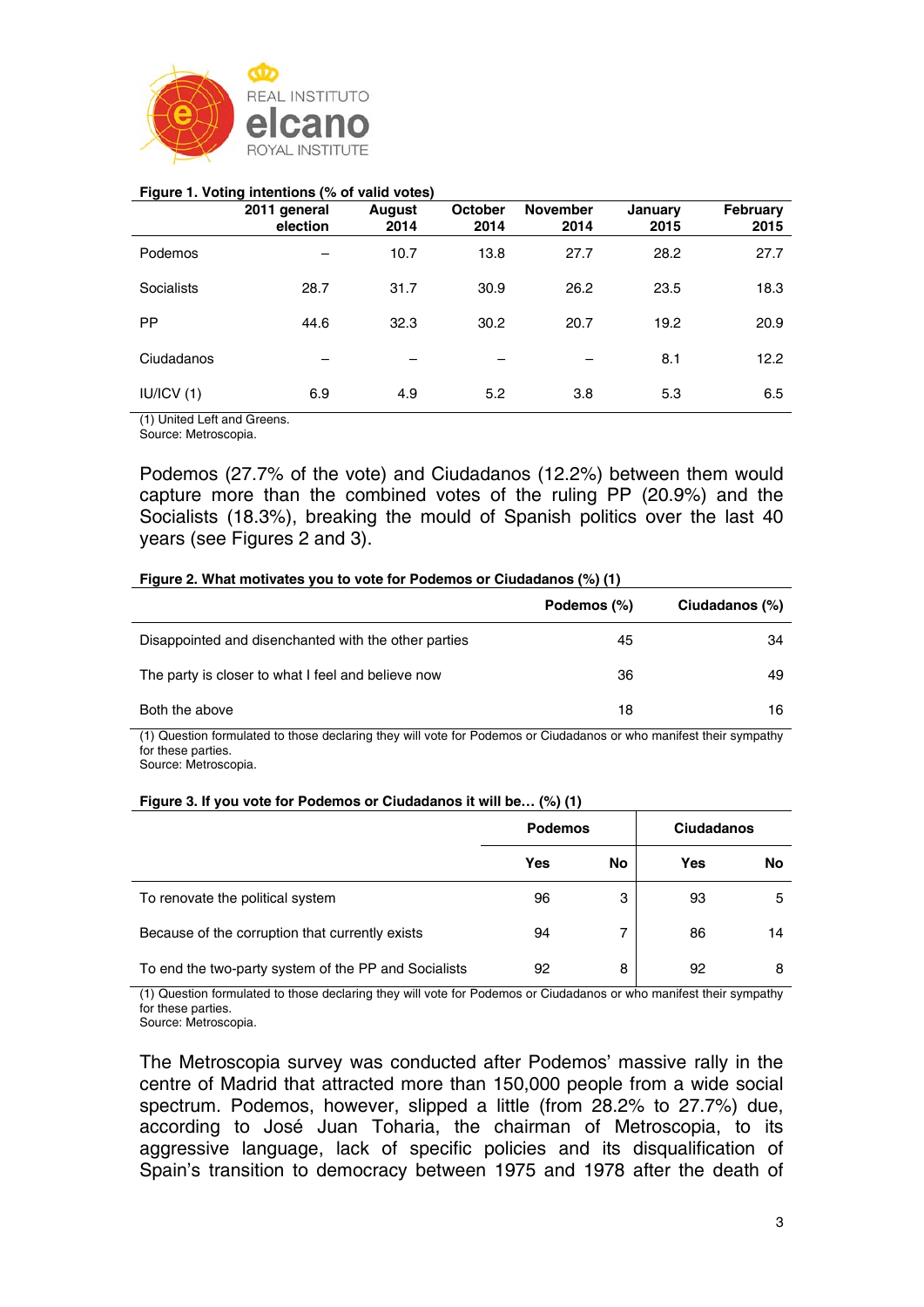

General Franco, a process which, for all its faults (seen in retrospect), many Spaniards regard as successful and hold dear.

Ciudadanos is a Barcelona-based centre-right party, founded in 2005, which has nine deputies in the Catalan parliament and is opposed to the movement in the region for a separate Catalan state. The party's influence is beginning to spread outside Catalonia, particularly among those who previously voted for the PP and are looking for an alternative.

The PP overtook the Socialists, who suffered a big decline in support (from 23.5% to 18.2%), into second place.

The PP and the Socialists, swamped by corruption cases and labelled a caste by Podemos, are making hay with the highly publicised tax affairs of Juan Carlos Monedero, co-founder of Podemos, who voluntarily paid €200,000 in income tax and fines this month to satisfy a debt from €425,150 he earned as a consultant to the governments of Bolivia, Nicaragua, Venezuela and Ecuador. By making a complimentary tax return before he was submitted to a tax inspection, he avoided further tax penalties.

There were well-founded suspicions that the Tax Agency leaked Monedero's details to the press in order to discredit Podemos. Cristobal Montoro, the Finance Minister, denied this.

Spain's Supreme Court summoned three former Socialist chief ministers of Andalusia as suspects in the ongoing investigation into a multi-million euro early retirement fraud. Manuel Chaves, currently a senator, headed the Andalusian government between 1990 and 2009 and was also a deputy prime minister under José Luis Rodríguez Zapatero. Gaspar Zarrías held the top job in the region for just 16 days and is now an MP and Antonio Griñán was chief minister between 2009 and 2013 and is also an MP.

The Socialist Party said it would ask the three to resign their seats if the Supreme Court specified the crime for which they are suspects after they appeared before the court in April. An early election will be held in Andalusia, the Socialists' fiefdom, on 22 March.

So far 271 people are under investigation in the ERE scandal which involves public funds used to pay early retirement compensation at companies laying off large numbers of workers and has embroiled the Socialist Party and the two main trade unions –UGT and CCOO–.

The next general election is not due until December and a lot could happen by then. The PP is putting its faith in Spain's economic recovery that is now firmly underway in the belief it will persuade voters that it is better to have a safe pair of hands to consolidate it, while the Socialists believe that in the end voters on the left will opt for them and Podemos and Ciudadanos face the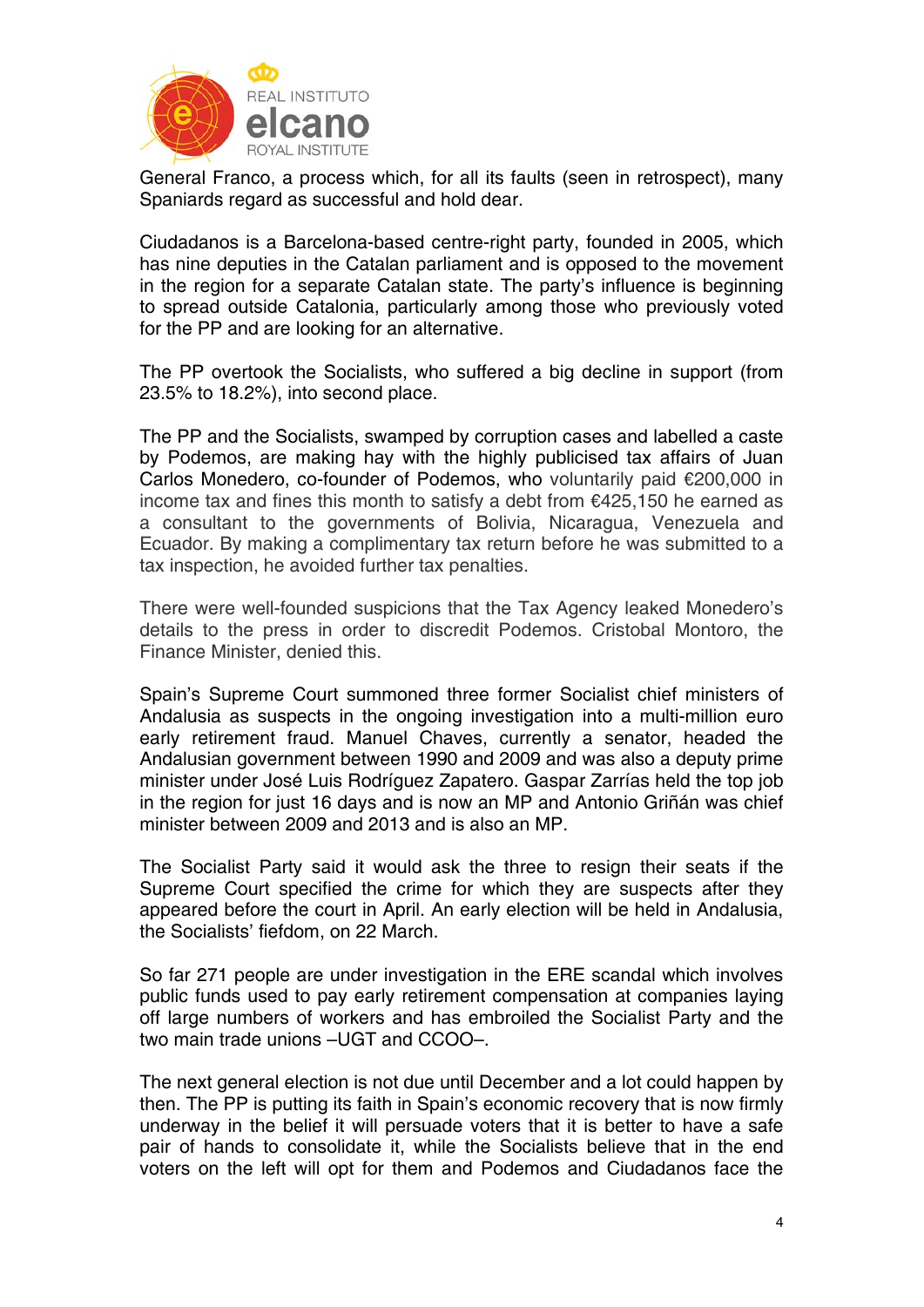

handicap of not having the infrastructure and resources of the two main parties, although they do have the attraction of not being tainted by corruption.

*Court to probe Socialist government's tax amnesty linked to the 'Falciani list'*  A Madrid court is to investigate whether the previous Socialist government unfairly offered tax dodgers what was tantamount to an amnesty in 2010 that saved them from prison terms.

The probe comes in the wake of the ongoing investigation into HSBC Private Banking in Geneva. Swiss prosecutors raided its offices earlier this month and announced a money-laundering investigation.

The case began in 2008 when HSBC employee Hervé Falciani gave the French authorities a list of those holding accounts in Geneva. In 2010, the Spanish authorities contacted Spaniards on the list requesting them to pay back taxes or face an inspection and possible criminal prosecution (see Figures 4 and 5). The letter gave recipients 10 days to reply.

|                                                                | US\$ million  |
|----------------------------------------------------------------|---------------|
| Switzerland                                                    | 27,600        |
| <b>UK</b>                                                      | 19,200        |
| US                                                             | 11,900        |
| France                                                         | 11,100        |
| Italy                                                          | 6,600         |
| Germany                                                        | 3,900         |
| <b>Spain</b>                                                   | 2,000         |
| Source: International Consortium of Investigative Journalists. |               |
| Figure 5. Number of clients by country in the 'Falciani list'  |               |
|                                                                | <b>Number</b> |
| Switzerland                                                    | 11,235        |
| France                                                         | 9,187         |

**Figure 4. Balance of accounts of 'Falciani list' by country** 

UK  $\,$  8,844  $\,$ Italy 7,499 US  $4,183$ **Spain 2,694**  Germany 2,106 Source: International Consortium of Investigative Journalists.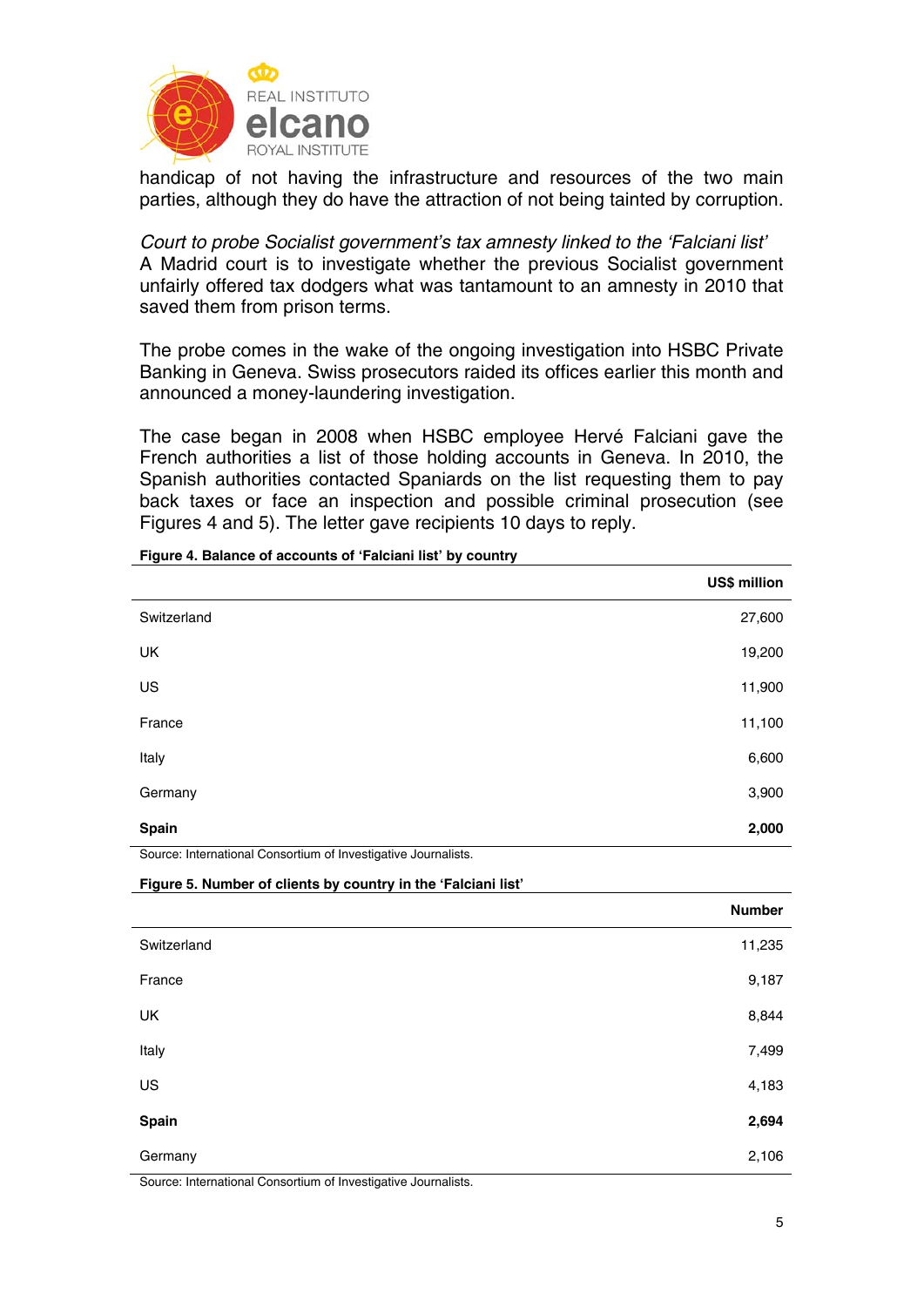

Hundreds responded and avoided prison terms of up to six years, including Emilio Botín, the then chairman of Santander, Spain's biggest bank, and members of his family, who paid €200 million. The Tax Agency collected a total of €260 million.

The Gestha union of tax-office workers filed a complaint against the government of José Luis Rodríguez Zapatero but the case did not prosper in the courts. A Madrid court has now decided to re-open the case and investigate whether the then head of the Tax Agency and the chief of the tax inspection department committed a breach of public duty.

In a separate development, Santiago Menéndez, the head of the Tax Agency, announced a money laundering investigation into 705 people who benefited from the tax amnesty granted by the Popular Party government in 2012 after it won the last general election.

The tax amnesty collected half of the envisaged amount. More successful was the fight against tax fraud last year, which raised €12,318 million (1.2% of GDP), 12.5% more than in 2013.

## *King Felipe VI takes a 20% cut in salary*

King Felipe VI, keen to set an example in austerity Spain, reduced his annual salary by 20% to €234,204 but kept the budget for the royal family unchanged at €7.7 million by distributing it differently.

The King took over from his father, Juan Carlos I, last June when he abdicated. His salary is 80% that of his father's.

The cut is part of the ongoing efforts to change the Spanish monarchy's image, tarnished by events during the reign of Juan Carlos including the corruption case of his daughter, the Infanta Cristina, and son in law, Iñaki Urdangarín, and enhance transparency.

Cristina is charged with two counts of being an accessory to tax fraud. Her husband, who is alleged to have embezzled €5.8 million in public funds, faces charges of money laundering and fraud. Both have denied any wrongdoing.

The couple are in the process of selling their mansion in Barcelona, which was bought for €6 million (plus another €3 million in renovations) and raised questions of where the money came from.

Half of the house was seized by a court in 2013 in order to secure part of Urdangarín's €13.6 million court bond.

The budget of the Spanish royal household is one of the lowest in Europe. For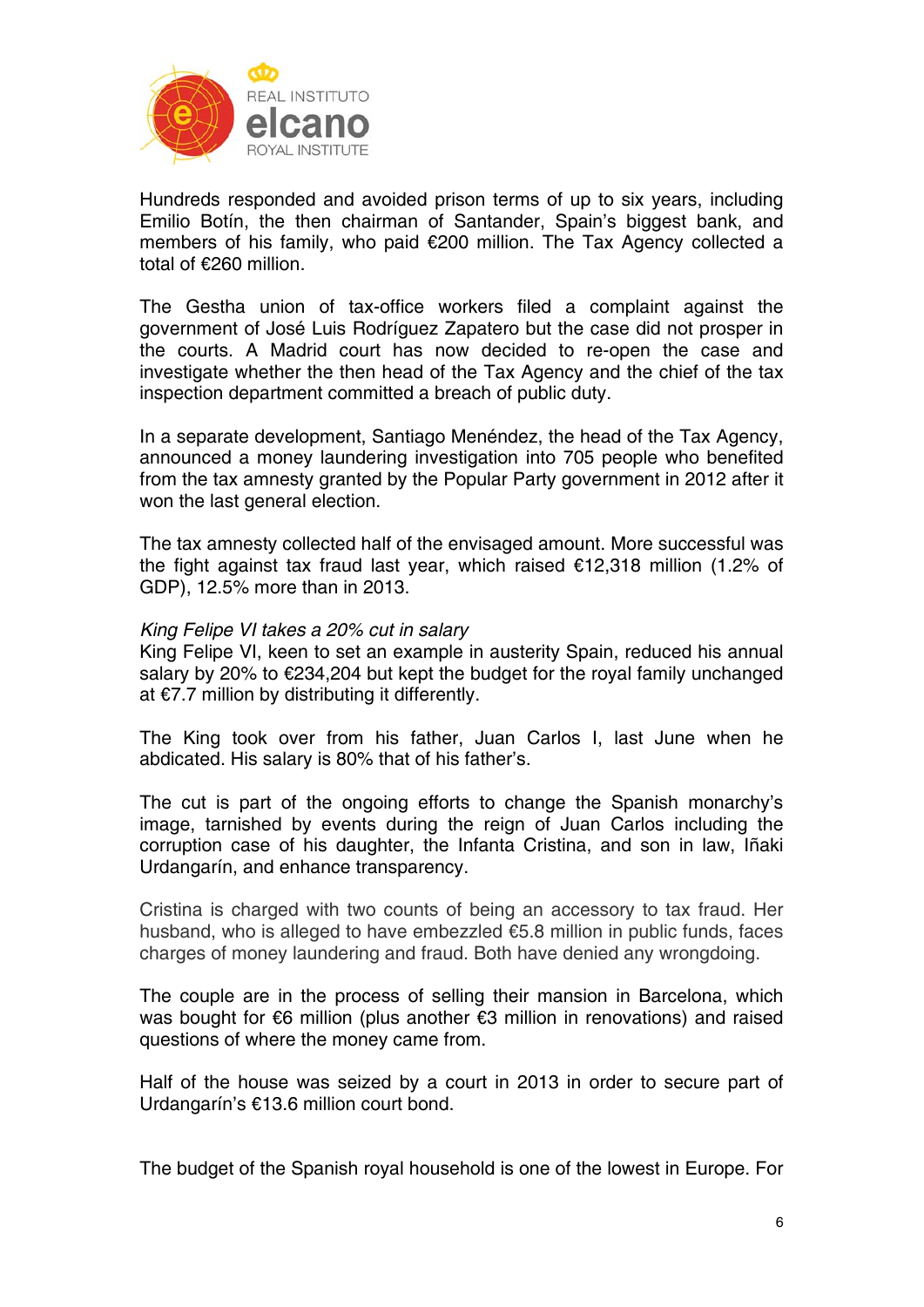

example, the salary of King William of Holland is €825,000 and the total budget amounts to €38 million, while that of the Danish royal household is €13.2 million.

King Felipe has seen his approval rating steadily rise since assuming the throne. This rating was 71% in February, according to Metroscopia, compared with 31% for Pedro Sánchez, the leader of the Socialists, and 23% for Prime Minister Mariano Rajoy.

## *Spain's foreign population, the second largest in the EU*

Spain's foreign population was just over 5 million in 2013, the second largest in the EU after Germany, and accounted for 11% of its total population according to the latest figures from Eurostat (see Figure 6).

|            | <b>Million</b> |
|------------|----------------|
| 1. Germany | 7.69           |
| 2. Spain   | 5.07           |
| 3. UK      | 4.92           |
| 4. Italy   | 4.38           |
| 5. France  | 4.08           |
| 6. Belgium | 1.25           |

#### **Figure 6. Foreign population in the EU (1)**

(1) EU and non-EU citizens and excluding naturalised Spaniards. Source: Eurostat, figures at January 1, 2013.

The foreign population has steadily declined since 2010 when it peaked at 5.4 million, largely due to Spain's economic crisis.

# **The Economy**

## *Spain's growth set to accelerate*

Spain is firmly back on the road of economic recovery, with growth averaging more than 2% over the next two years but with the unemployment rate still above 20%.2

Like the IMF, the European Commission (EC) has had to continuously upgrade its GDP growth forecasts for Spain over the last year. The EC now puts growth at 2.3% in 2015 and 2.5% in 2016, higher than the euro zone average (see Figure 7). The previous forecasts, made last autumn, were 1.7% and 2.2%, respectively. The research department of BBVA, Spain's secondlargest bank, puts growth even higher this year at 2.7%.

<sup>1</sup> <sup>2</sup> See my analysis of the recovery at

http://www.realinstitutoelcano.org/wps/portal/web/rielcano\_en/contenido?WCM\_GLOBAL\_CONTEXT=%2Felcano%2 Felcano\_in%2Fzonas\_in%2Fcommentary-chislett-why-is-spain-recovering-faster-than-expected#.VOdHXLDF-ib.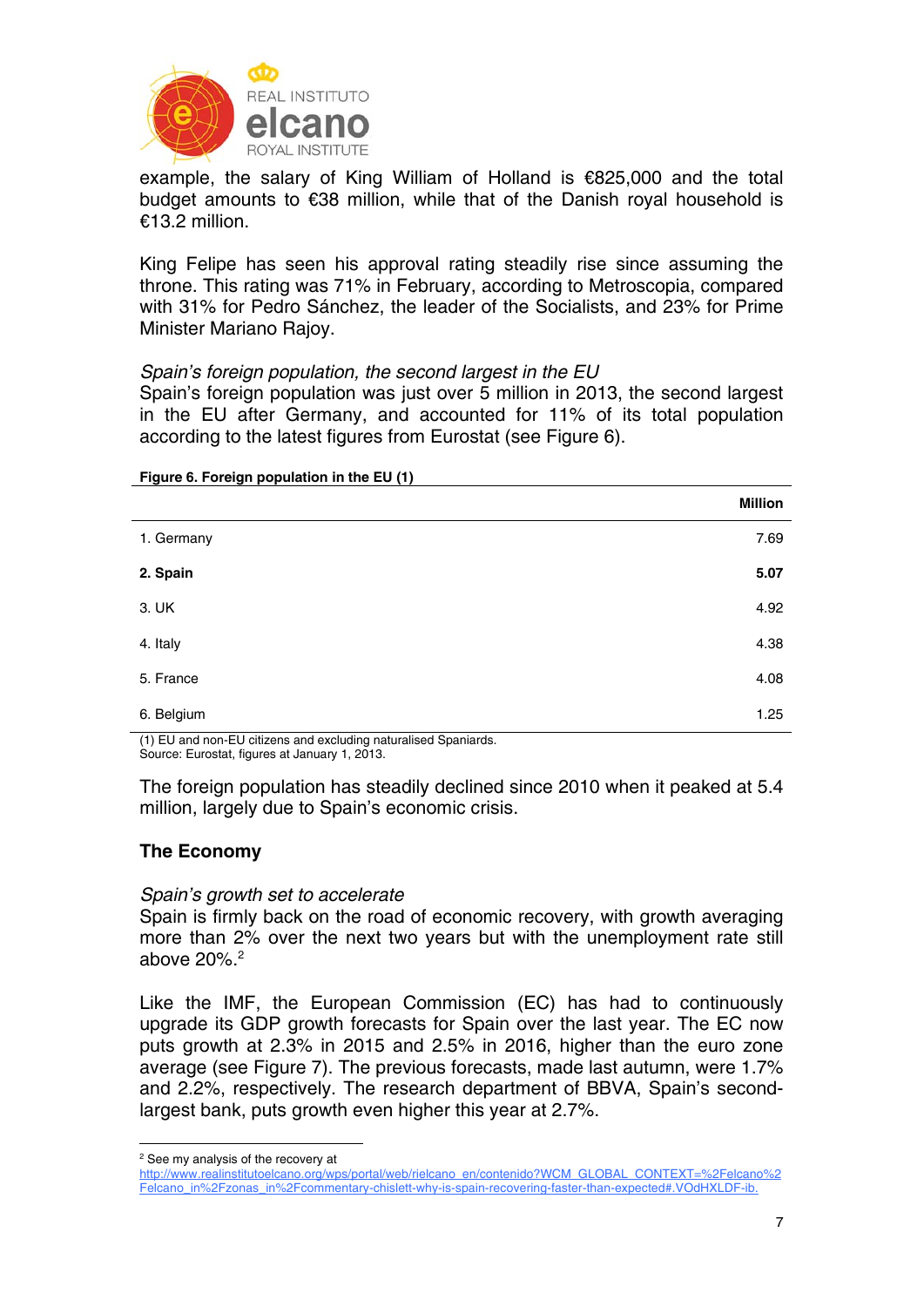

Among the four largest euro zone economies (Germany, France, Italy and Spain), Spain's growth will be the strongest. The jobless rate, however, will remain stuck at more than 20% until 2016.

|           |        | Real GDP (%) |      | Inflation (%) |        |      | Jobless rate (%) |      |      |
|-----------|--------|--------------|------|---------------|--------|------|------------------|------|------|
|           | 2014   | 2015         | 2016 | 2014          | 2015   | 2016 | 2014             | 2015 | 2016 |
| France    | 0.4    | 1.0          | 1.8  | 0.6           | 0.0    | 1.0  | 10.3             | 10.4 | 10.2 |
| Germany   | 1.5    | 1.5          | 2.0  | 0.8           | 0.1    | 1.6  | 5.0              | 4.9  | 4.8  |
| Greece    | 1.0    | 2.5          | 3.6  | $-1.4$        | $-0.3$ | 0.7  | 26.6             | 25.0 | 22.0 |
| Italy     | $-0.5$ | 0.6          | 1.3  | 0.2           | $-0.3$ | 1.5  | 12.8             | 12.8 | 12.6 |
| Spain     | 1.4    | 2.3          | 2.5  | $-0.2$        | $-0.1$ | 1.1  | 24.3             | 22.5 | 20.7 |
| Euro zone | 0.8    | 1.3          | 1.9  | 0.4           | $-0.1$ | 1.3  | 11.6             | 11.2 | 10.6 |
| <b>UK</b> | 2.6    | 2.6          | 2.4  | 1.5           | 1.0    | 1.6  | 6.3              | 5.6  | 5.4  |

#### **Figure 7. European Commission forecasts for the EU, 2014-16**

Source: European Commission.

The upturn in domestic demand, easier financing conditions, resulting from the European Central Bank's monetary policy interventions, greater investor confidence, labour market reforms and lower oil prices are spurring growth after three years of recession (which ended in the fourth quarter of 2013) and seven years of adjustments.

Domestic and not external demand is increasingly the engine of growth. Imports (+5.7%) rose faster than exports (+2.5%) in 2014 for the first time since 2006. As a result, last year's trade deficit was 53.4% higher at €24.47 billion, although this was the second-lowest figure since 1998.

Exports continued to set a new record (€240 billion). The EU took 63.4% of exports, up from 62.6% in 2013 (see Figure 8). Those to the US increased 22%, but still only accounted for 5% of the total. Sales to Latin America fell 6.7% and their share of the total (5.8%) was lower than Portugal's (7.5%).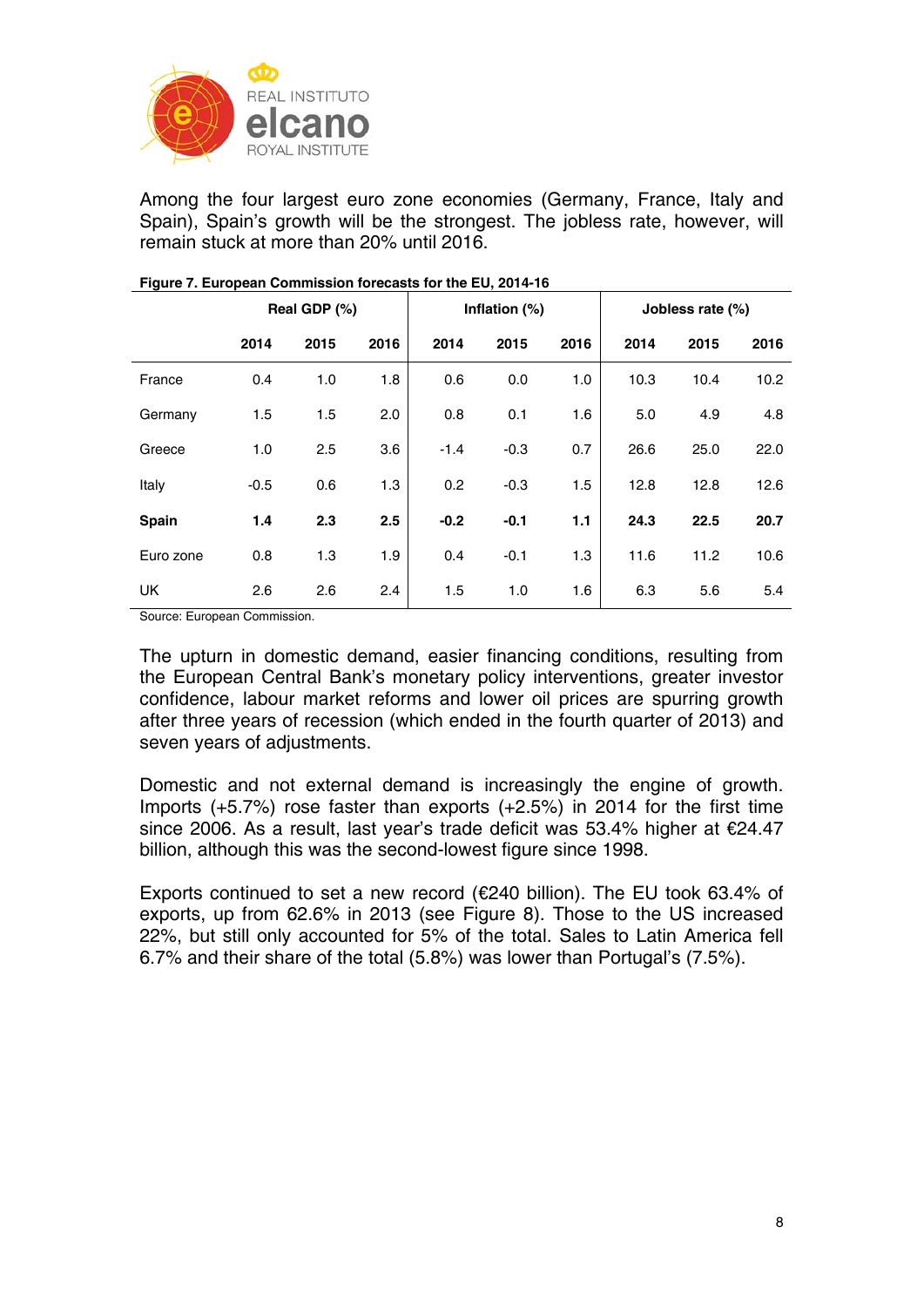

j.

#### **Figure 8. Distribution of exports by geographical area, 2014 (1)**

|                    | % of total |
|--------------------|------------|
| Europe             | 69.8       |
| Euro zone          | 49.7       |
| North America      | $5.0\,$    |
| Latin America      | 5.8        |
| Asia               | 9.5        |
| <b>Middle East</b> | 3.1        |
| Africa             | 6.8        |
| Oceania            | 0.8        |
| Total              | 100.0      |

(1) Contribution in percentage points to the growth in exports. Source: Ministry of Economy and Competitiveness.

# Automotive exports rose 6.2% and accounted for 14.8% of the total (see Figure 9).

|  |  | Figure 9. Exports by sectors, 2014 (1) |  |  |
|--|--|----------------------------------------|--|--|
|  |  |                                        |  |  |

|                                                                    | % of total |
|--------------------------------------------------------------------|------------|
| Capital goods                                                      | 20.1       |
| Food, drink and tobacco                                            | 15.5       |
| Automotive                                                         | 14.8       |
| Chemical products                                                  | 14.2       |
| Non-chemical semi-manufactured goods                               | 10.7       |
| Consumer manufactures                                              | 9.2        |
| Energy products                                                    | 7.2        |
| Other goods                                                        | 4.4        |
| Raw materials                                                      | 2.4        |
| Consumer durables                                                  | 1.4        |
| Total                                                              | 100.0      |
| $(4)$ Cantribution in norganizage points to the arough in overarly |            |

(1) Contribution in percentage points to the growth in exports. Source: Ministry of Economy and Competitiveness.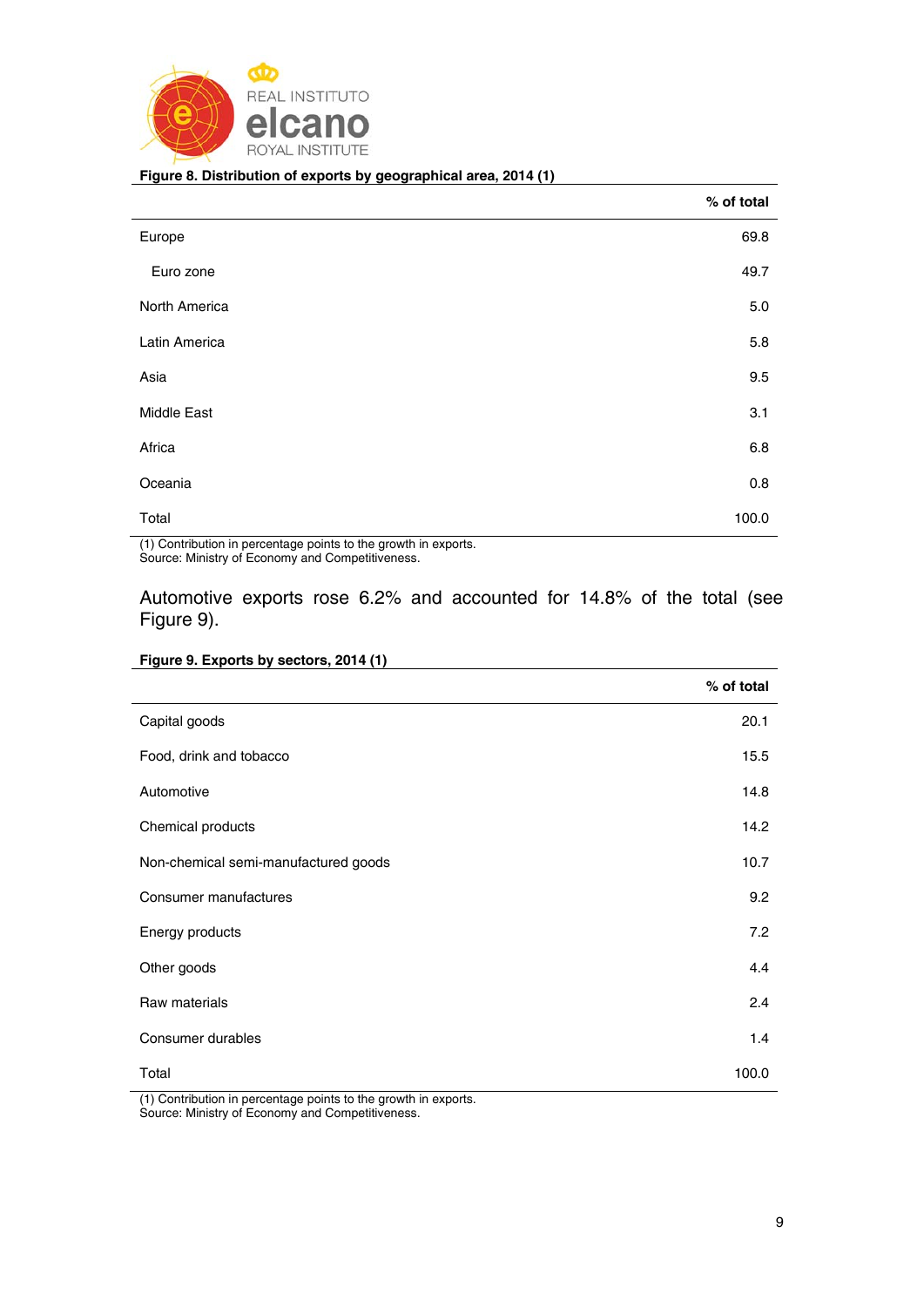

*House sales rise for first time since 2010* 

The real estate sector, plunged into crisis when the housing boom ended abruptly in 2008 with the bursting of a huge bubble, began to recover last year when the number of homes sold rose for the first time since 2010.

The recovery, however, was very modest as the increase was only 2.2% to 319,389 and it was mainly due to sales of second-hand homes (see Figure 10). The number of housing starts in 2014 was estimated at 38,000, down from a massive 760,000 in 2006 at the height of Spain's property boom.

|      | <b>Thousand</b> |
|------|-----------------|
| 2007 | 775.3           |
| 2008 | 552.0           |
| 2009 | 413.3           |
| 2010 | 439.5           |
| 2011 | 359.8           |
| 2012 | 318.5           |
| 2013 | 312.5           |
| 2014 | 319.3           |

**Figure 10. Sales of homes in Spain, 2007-14** 

Source: National Statistics Office (INE).

## *Rajoy and Valls inaugurate new electricity interconnection*

Prime Minister Mariano Rajoy and his French counterpart, Manuel Valls, inaugurated the new electricity interconnection between their two countries, which will double the exchange capacity to MW 2,800.

It also strengthens the security of the two electricity systems and promotes the integration of a greater volume of renewable energy, especially wind power from the Spanish system. Additionally, it will guarantee the electricity supply in the province of Gerona and for the future high-speed train.

The 65km project is entirely underground and includes a tunnel of 8.5 km in length and 3.5 metres in diameter which will house the cables in the section that crosses the Pyrenees.

Madrid has long fought for greater interconnection, part of the promised 'energy union' that is a priority for Donald Tusk, President of the European Council since last December, but always ran up against stiff resistance in France, particularly from the state-backed nuclear industry, which generates three quarters of the country's electricity. Spain has achieved a big increase in renewable generating capacity over the past 10 years and wants to export it.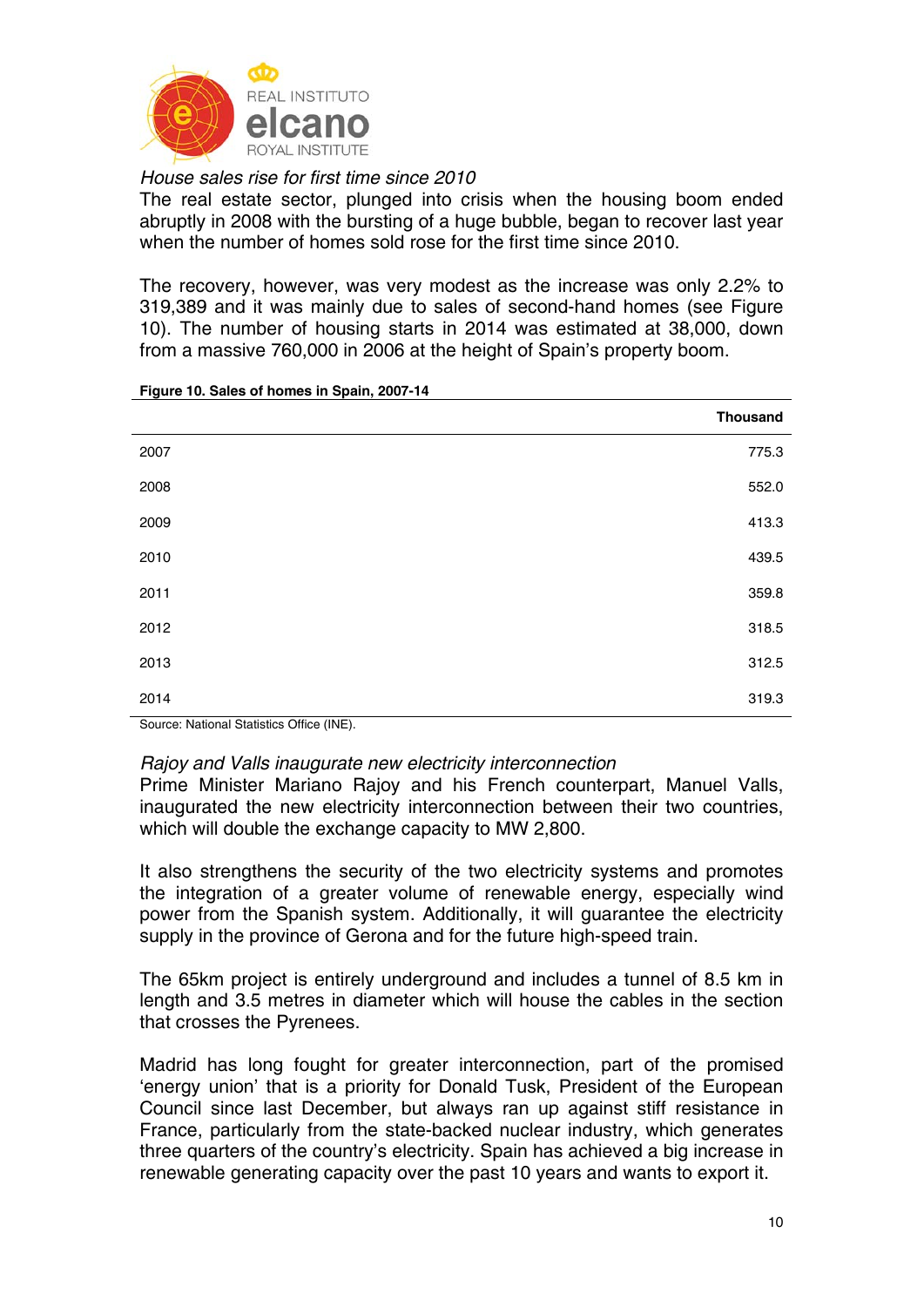

# *Spain's energy dependence falls significantly*

Spain's energy dependence rate, a key strategic element, fell from 81.3% in 2008 to 70.5% in 2013, according to the latest comparative figures from Eurostat (see Figure 11).

**Figure 11. Energy dependence rates in the EU, 2008-13 (%) (1)** 

|              | 2013 | 2008 |
|--------------|------|------|
| France       | 47.9 | 50.8 |
| Germany      | 62.7 | 60.8 |
| Italy        | 76.9 | 85.7 |
| Spain        | 70.5 | 81.3 |
| UK           | 46.4 | 26.2 |
| <b>EU-28</b> | 53.2 | 54.7 |

(1) Net imports divided by gross consumption and expressed as a percentage. Source: Eurostat.

The sharp fall was due to the substantial increase in renewable energy sources, particularly wind power. Wind turbines met 21% of electricity demand in peninsular Spain Peninsula in 2013, up from 12% in 2012.

## *Spain more identified now with 'crisis' than with flamenco*

Spain's economy is recovering, but abroad the country is now more associated with the word 'crisis' than with the traditional stereotype of flamenco, and sun and bulls are not that far ahead of it, according to the latest image barometer produced by the Real Instituto Elcano, which surveyed 10 countries.3

When Germans were asked what immediately came to mind when they thought about Spain, 21.8% said sun, 8.5% crisis and 7.8% fiesta. The British and French also put sun first (28.5% and 26.5%, respectively), but while tourism was in second place for Britons (19 million of whom came to Spain last year), the French said crisis. The Mexicans and Moroccans both put crisis first, followed by bulls and football, respectively.

1

<sup>&</sup>lt;sup>3</sup> See the full report (only in Spanish) at

http://www.realinstitutoelcano.org/wps/wcm/connect/fb309280475a88df9b6fbb12dd3b68de/Barometro\_Imagen\_Espa na\_5.pdf?MOD=AJPERES&CACHEID=fb309280475a88df9b6fbb12dd3b68de.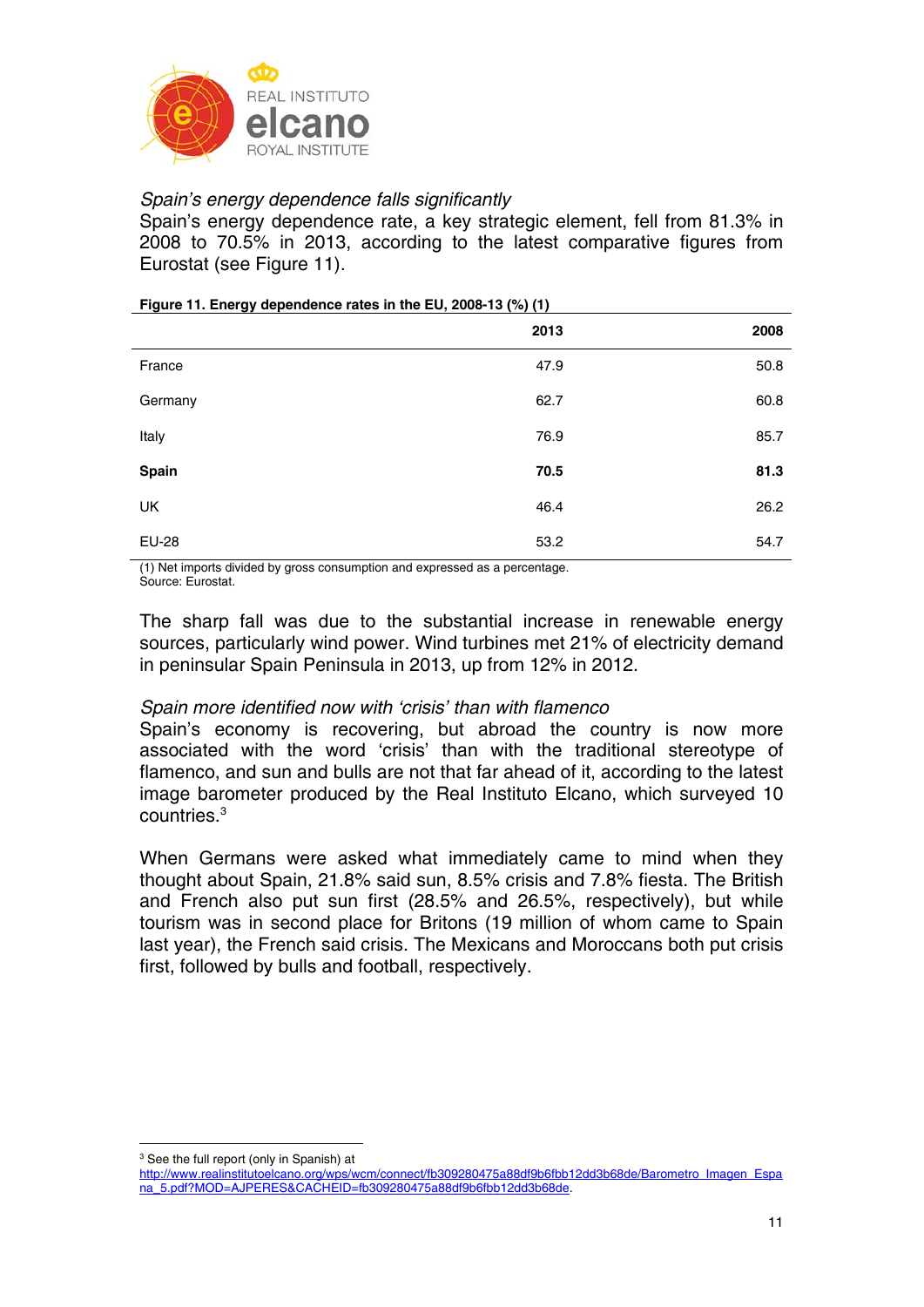

## **Corporate Scene**

## *Airport operator AENA in Europe's largest initial public offering*

The long delayed listing of AENA, Spain's airport operator, raised €4.3 billion when the state sold a 49% stake in the group. It was Spain's largest initial public offering (IPO) since 2007 and Europe's biggest since Glencore raised €7.1 billion in 2011.

The airports operated by AENA handled around 200 million passengers in 2014, a bumper year for tourism.

Investors who acquired AENA shares and then sold them on the first day of trading made a killing, as the share price rose 20.7%.

The state will hold onto 51% of AENA's shares.

#### *Caixabank launches take-over of Portugal's BPI*

Caixabank, Spain's third-largest bank by market value, launched a take-over bid for the 55.9% of Portugal's Banco BPI it does not already own.

Its offer came as BPI considered its own bid for Novo Banco, the lender that was carved out from the collapse of Portugal's Banco Espírito Santo. If BPI acquires Novo Banco and Caixabank ends up owning BPI, then Caixabank would become the largest lender in Portugal and a major force across the Iberian Peninsula.

Caixabank is dwarfed by Santander and BBVA, the other two major players in Spain, because of their significant interests in Latin America and the US, but on its home turf it has the largest market share.

Caixabank has acquired five banks in Spain since 2010 (Caixa Girona, Bankpyme, Banco Civica, Banco de Valencia and most recently Barclays).

#### *Big improvement in 2014 bank results*

Santander and BBVA, Spain's two largest banks, which sailed through the health check conducted last year by the European Central Bank, posted greatly improved results last year, providing further evidence of the country's turnaround.

Santander, the euro-zone's largest bank by market capitalisation, generated an attributable profit of €5.8 billion, 39% more than in 2013 and without resorting to capital gains to boost its bottom line. The UK and Brazil contributed 19% each of total group profits and Spain 14%.